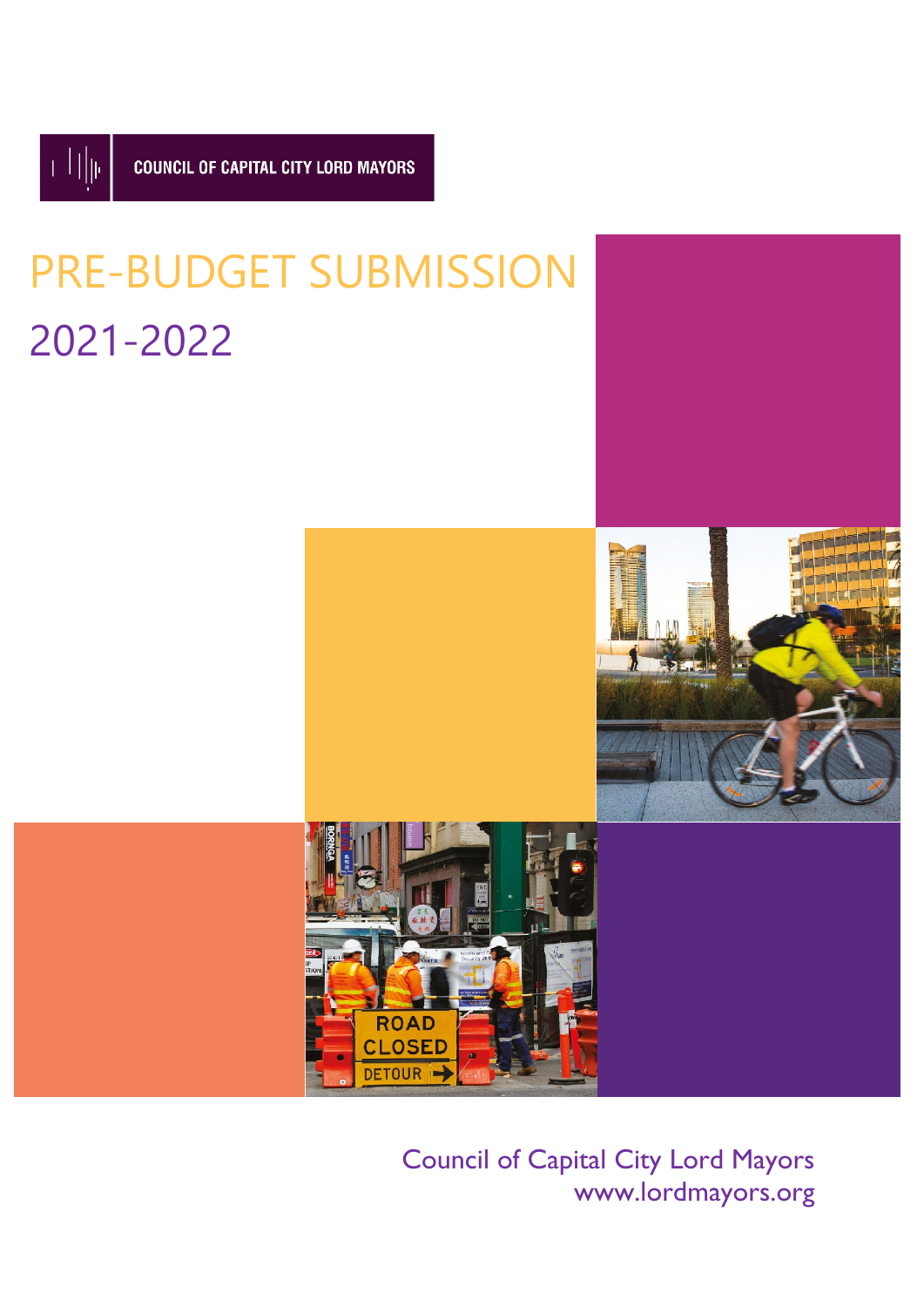### Contents

|    | 2.1. |  |  |
|----|------|--|--|
|    | 2.2. |  |  |
|    | 2.3. |  |  |
| 3. |      |  |  |
|    | 3.1. |  |  |
|    |      |  |  |
|    |      |  |  |
| 5. |      |  |  |
|    |      |  |  |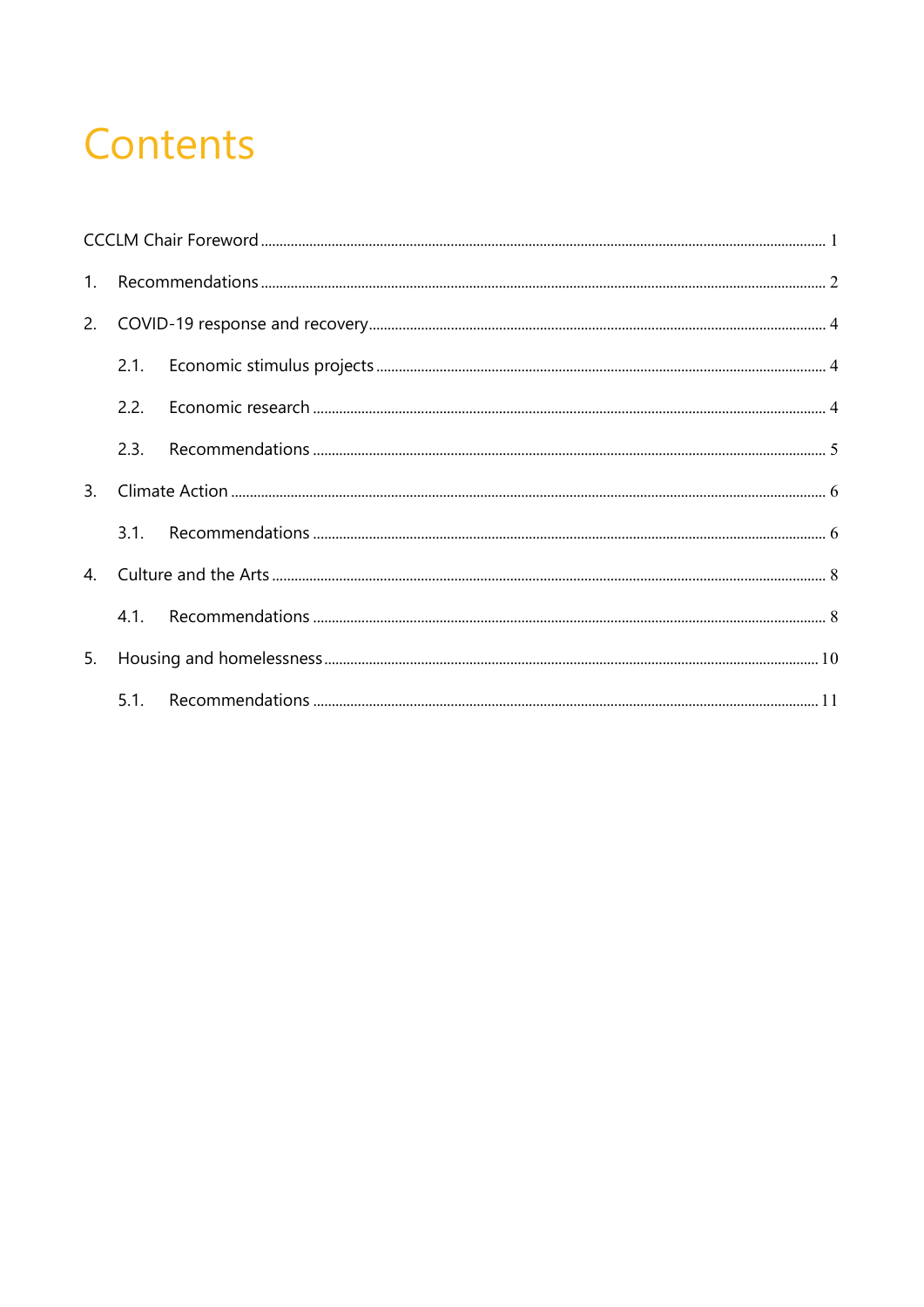# <span id="page-2-0"></span>CCCLM Chair Foreword

The Council of Capital City Lord Mayors consists of the Lord Mayors of Adelaide, Brisbane, Darwin, Hobart, Melbourne, Perth and Sydney, as well as the Chief Minister of the ACT.

During 2020, Australia's capital cities experienced devastating social and economic impacts of COVID-19. The pandemic has illustrated vulnerabilities in our cities, particularly impacting those members of our communities that are experiencing or at the risk of homelessness, or employed in city culture and the arts, retail, hospitality and entertainment sectors.

This pandemic has affected the most densely populated geographies – our capital cities. Capital cities have been disproportionately impacted by the cessation of activity by the reduction of city workforces, international students and international and domestic tourism.

Our submission demonstrates the need for Australian governments to work together to deliver outcomes that not only contribute to recovery of cities following COVID-19, but establishes an ongoing partnership to provide:

- assistance with Covid-19 response and recovery, including support for city infrastructure;
- city initiatives that deliver national climate benefits;
- support for the culture and the arts sector; and
- social and affordable housing support to alleviate housing stress and associated homelessness.

Whilst capital city Lord Mayors acknowledge and welcome economic stimulus funding allocated during 2020 through the Local Government Roads and Community Funding, there is opportunity for our governments to work together to ensure that we do not just return to a status-quo. This can be done by investing in the jobs, infrastructure and resources that are essential for our economic future.

Capital cities stand ready to partner with the Australian Government to support the recovery of our cities.

As Chair of the Council of Capital City Lord Mayors, it is with pleasure that I submit this Pre-Budget submission. The CCCLM would welcome the opportunity to further expand upon our submission as necessary.

Adrian Schrinner Lord Mayor of Brisbane Chair, Council of Capital City Lord Mayors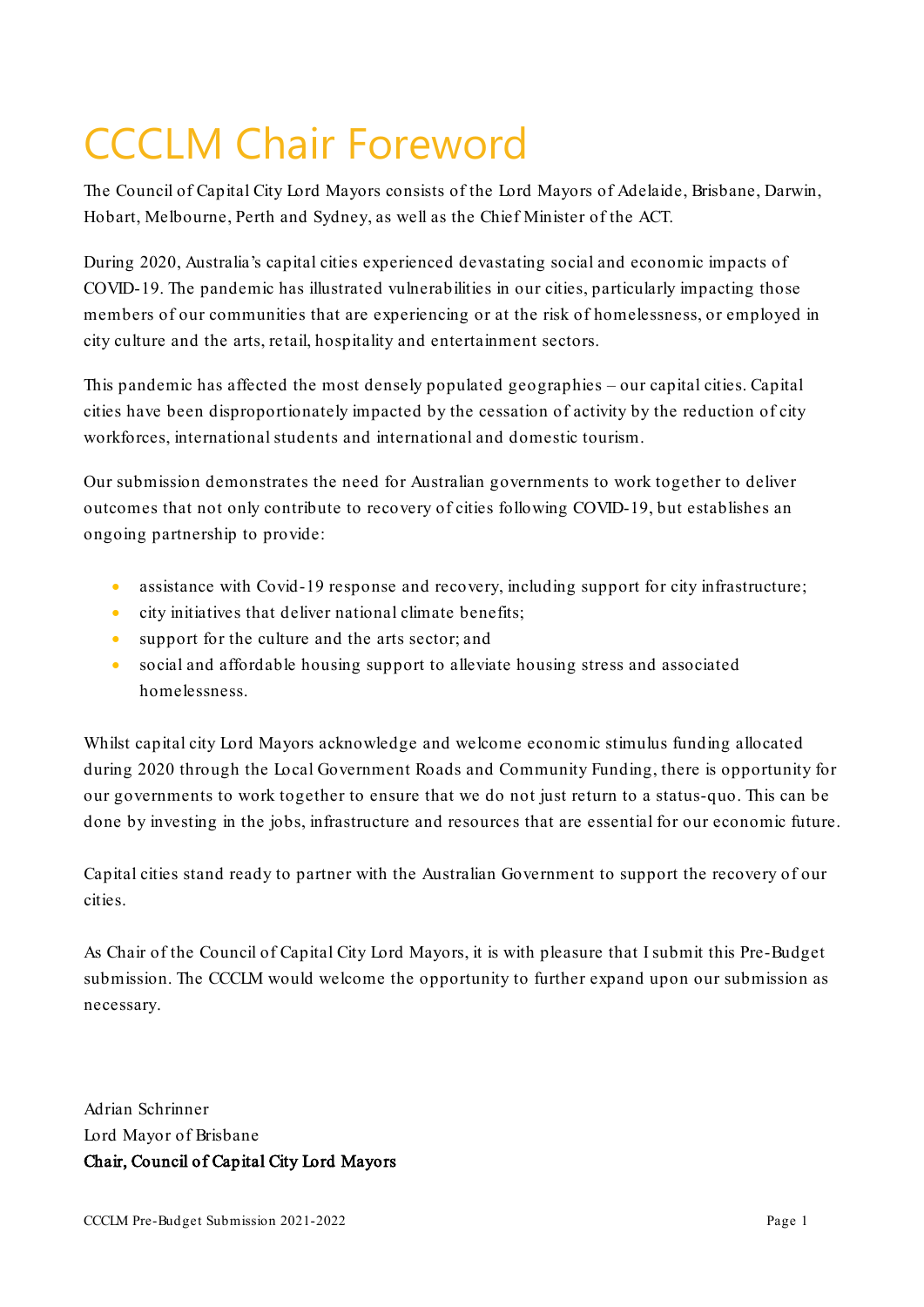# 1. Summary of recommendations

<span id="page-3-0"></span>

| COVID-19 response and recovery |                                                                                                                                                                                                                |  |  |  |  |
|--------------------------------|----------------------------------------------------------------------------------------------------------------------------------------------------------------------------------------------------------------|--|--|--|--|
| 1.                             | Re-assess the CCCLM Economic Stimulus proposal provided in August 2020.                                                                                                                                        |  |  |  |  |
| 2.                             | Consider partnership with the CCCLM to build economic data into the National Cities Framework to benchmark capital city recovery.                                                                              |  |  |  |  |
|                                | <b>Climate</b> action                                                                                                                                                                                          |  |  |  |  |
| 3.                             | Encourage uptake of renewable electricity, energy efficiency and energy demand and storage through innovative and new distribution and storage technology.                                                     |  |  |  |  |
| 4.                             | Explore opportunities for development of renewable electricity generation in growth areas, with potential funding of innovative solutions for renewable energy use and<br>renewals of precincts and old stock. |  |  |  |  |
| 5.                             | Create integration of localised, distributed renewable electricity generation close to demand, to reduce long distance transmission and distribution and provide                                               |  |  |  |  |
|                                | potential cost savings for consumers. For example: virtual power stations, utility scale energy storage and smart grids.                                                                                       |  |  |  |  |
| 6.                             | Expedite the National Construction Code and associated consultation, to shift from low to zero carbon buildings, delivering direct energy and emission reduction<br>dividends.                                 |  |  |  |  |
| 7.                             | Facilitate opportunities that reduce emissions in cities, including electrification of transport and incentives for take up of active travel. For example, tax incentives could                                |  |  |  |  |
|                                | be applied leading to increased participation in active travel and take up of electric vehicles.                                                                                                               |  |  |  |  |
| 8.                             | Create a program that provides incentives for the delivery of fully electric public transport systems and electric vehicle charging infrastructure.                                                            |  |  |  |  |
| 9.                             | Provide financial support to address the issues of waste collection, treatment, disposing and recycling.                                                                                                       |  |  |  |  |
| 10.                            | Integrate a city resilience approach across Government by:                                                                                                                                                     |  |  |  |  |
|                                | Develop a cities-based national vulnerability profile to guide policy and practice;<br>$\bullet$                                                                                                               |  |  |  |  |
|                                | Build redundancy into Australian cities transport, communications and energy systems; and<br>$\bullet$                                                                                                         |  |  |  |  |
|                                | Develop resilience criteria in Australian Government infrastructure funding.<br>$\bullet$                                                                                                                      |  |  |  |  |
|                                | Culture and the Arts                                                                                                                                                                                           |  |  |  |  |
| 11.                            | Create a national policy and strategy that identifies and provides the best mechanism to ensure cooperation and delivery of policy between layers of government and                                            |  |  |  |  |
|                                | improve the sustainability of the whole of ecosystem of the cultural and creative industries. The national strategy should:                                                                                    |  |  |  |  |
|                                | Provide a comprehensive independent review of the creative and cultural industries; and<br>$\bullet$                                                                                                           |  |  |  |  |
|                                | Incentivise states and territories to invest in cultural production, studio, workshop and making spaces to retain core creatives, small to medium sector and creative<br>$\bullet$                             |  |  |  |  |
|                                | manufacturing within capital cities.                                                                                                                                                                           |  |  |  |  |
| 12.                            | Invest in early illness intervention and prevention in the form of creative programs integrated into health and wellbeing policy and funding programs. We note the                                             |  |  |  |  |
|                                | sector provides a powerful positive and consistently effective impact on personal and community resilience, wellbeing, mental health therapy and treatment.                                                    |  |  |  |  |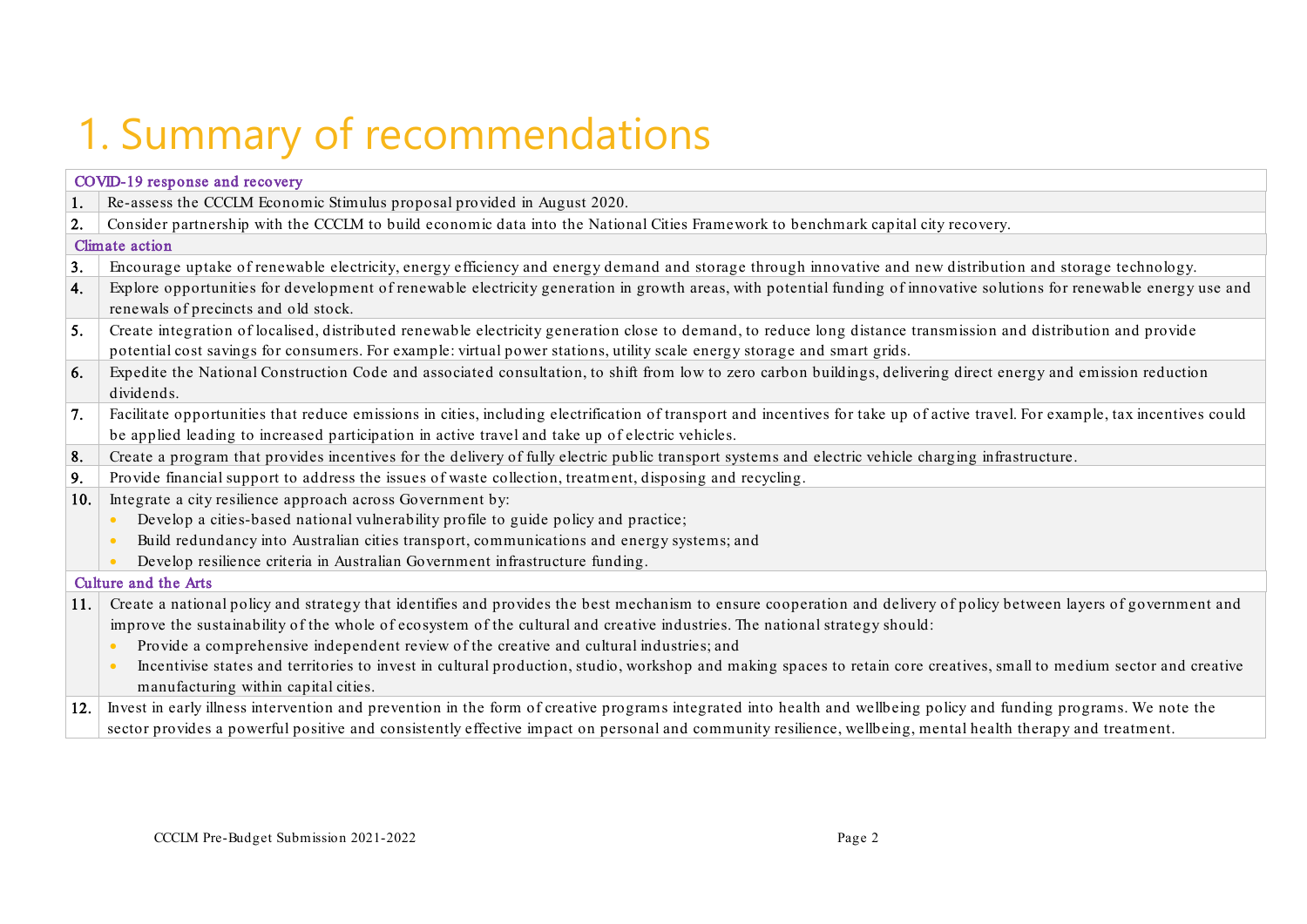<span id="page-4-0"></span>

| 13. | Prioritise and incentivise organisations that demonstrate inclusion and diversity in arts and culture funding and investment programs by supporting the creation of an          |  |  |
|-----|---------------------------------------------------------------------------------------------------------------------------------------------------------------------------------|--|--|
|     | Equality Action Plan for funded organisations. <sup>1</sup>                                                                                                                     |  |  |
| 14. | Continued Australian Government leadership to ensure the important and ongoing measurement of creative industry economic output that builds upon the work                       |  |  |
|     | conducted by the ABS and Meeting of Cultural Ministers Statistics Working Group in improving data capture and research opportunities, and more accurately quantify              |  |  |
|     | the economic and social value of the creative industries.                                                                                                                       |  |  |
| 15. | Consider directing resources to pilot experimental or emerging methods of capturing and expressing economic and social value of the sector. For example, establishing           |  |  |
|     | a contemporary survey for wellbeing measurement that would include data capture about the role and impact of arts, culture and creativity in respondents' lives, and            |  |  |
|     | mapping the supply chain linking core creatives through the cultural and creative industries.                                                                                   |  |  |
| 16. | Improve pathways from tertiary education into the creative sector, such as, the introduction of entrepreneurship and business foundation courses and community arts             |  |  |
|     | and cultural development within vocational training organisations. This should also include the provision of industry tailored business services for the cultural and           |  |  |
|     | creative sector to help bridge the capability via appropriate educational and peak body institutions.                                                                           |  |  |
| 17. | Funding educational institutions and/or peak industry bodies to provide or facilitate business services and training would provide the sector affordable access to              |  |  |
|     | specialist knowledge that would assist cultural and creative industries to address their business knowledge deficits.                                                           |  |  |
|     | <b>Housing and Homelessness</b>                                                                                                                                                 |  |  |
| 18. | Create a National Housing and Homelessness Strategy that recognises social and affordable housing in inner cities as critical infrastructure and allocates funding and          |  |  |
|     | investment in social and affordable housing based on effective data driven approaches such as 'Housing First' Key priorities within a National Housing and Homeless             |  |  |
|     | Strategy should include:                                                                                                                                                        |  |  |
|     | Increases in targeted housing and support to prevent homelessness, for example by enabling planned exits from institutions to stable housing.<br>$\bullet$                      |  |  |
|     | Support for preventative programs that address the drivers of homelessness, including family violence, mental health, drug, and alcohol use.<br>$\bullet$                       |  |  |
|     | Incorporation of culturally appropriate housing and early intervention services that recognises issues that disproportionately affect Aboriginal and Torres Strait<br>$\bullet$ |  |  |
|     | Islander people.                                                                                                                                                                |  |  |
|     | The provision of greater assistance for crisis accommodation that includes support for people to transition to sustainable long-term housing.<br>$\bullet$                      |  |  |
|     | Coordination of roles and responsibilities of all levels of government, private industry and non-government organisations to review and inform the housing market,<br>$\bullet$ |  |  |
|     | and other structural contributors to homelessness and housing stress, and allocate funding incentives to stimulate provision of improved social and affordable                  |  |  |
|     | housing outcomes in capital cities.                                                                                                                                             |  |  |
| 19. | Partner with State/Territory and Local governments to identify and invest in the development of inner-city sites and work with the Council of Capital City Lord Mayors to       |  |  |
|     | ensure adequate provision of appropriate social and affordable housing and emergency accommodation in our capital cities.                                                       |  |  |
| 20. | Fund culturally appropriate housing that considers culture and kin and wrap around support services for Aboriginal and Torres Strait Islander people.                           |  |  |
| 21. | Conduct a review of the Commonwealth Rent Assistance program and Centrelink policies to ensure they form part of a coordinated responses capable of alleviating                 |  |  |
|     | housing stress and homelessness.                                                                                                                                                |  |  |
| 22. | Conduct a review of State and Territory government housing debt - on the basis saving will be used for social housing.                                                          |  |  |

<sup>1</sup> <https://www.artscouncil.org.uk/sites/default/files/download-file/Equality%20Action%20Guide%20-%20Putting%20equality%20and%20diversity%20into%20action.pdf>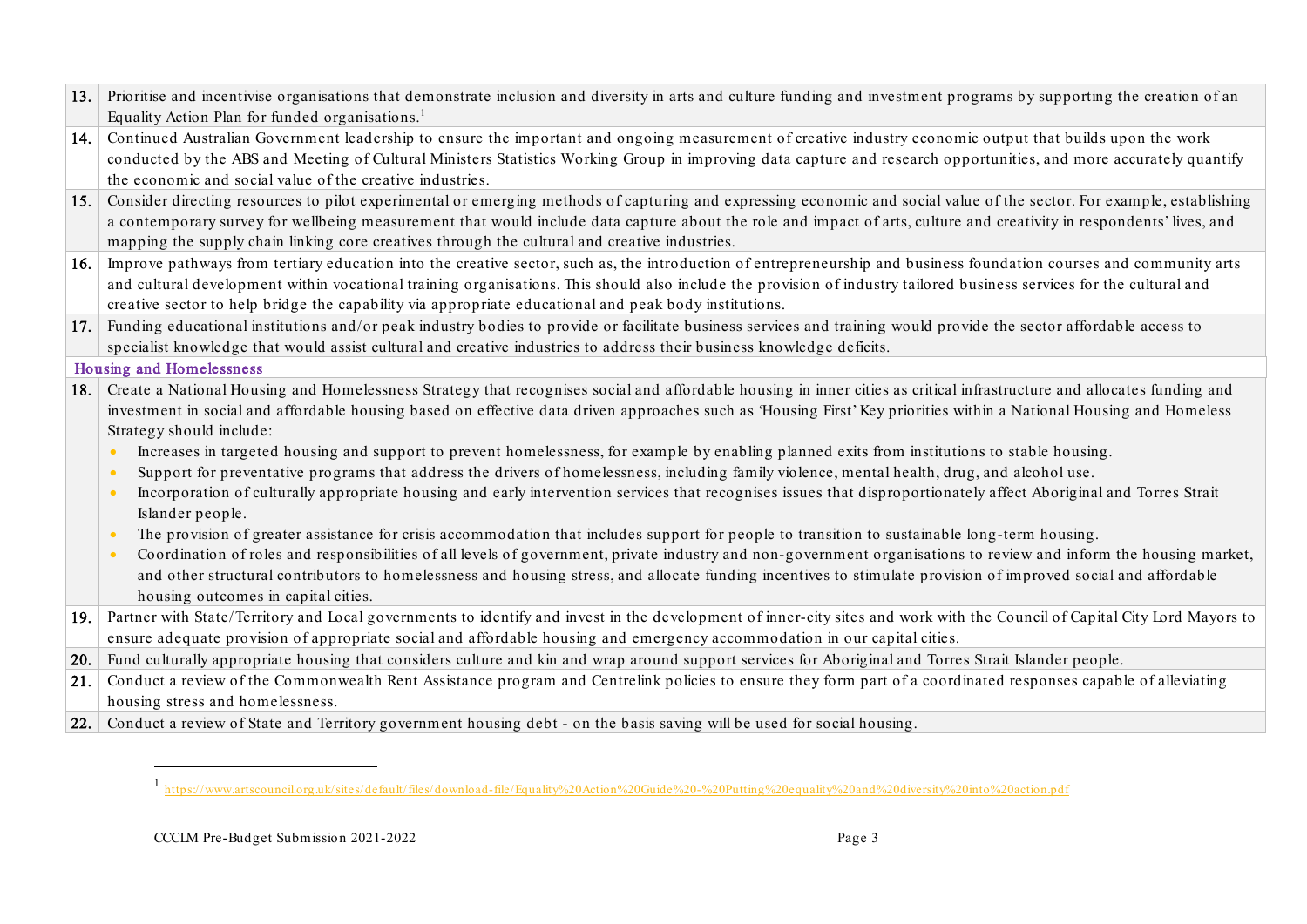### <span id="page-5-0"></span>2. COVID-19 response and recovery

COVID-19 has had a disproportionate impact on capital cities. The Council of Capital City Lord Mayors seeks ongoing Australian Government support for funding, research and programs that will deliver significant benefits to capital cities, and to members of our communities that live, visit and work in our cities. Australian cities represent the social and economic foundations of a modern, productive and thriving economy. Providing connection, community and a sense of place that is safe and ready to support economies return to activity is vital. Cities are not solely places of office accommodation, but a conglomeration of residential, office accommodation, centres of commerce that support tourism, retail, arts and culture, health and education and generates a complexity of economic and social life.

The CCCLM believes that by supporting capital city projects and funding infrastructure, city climate adaptation activity, social and affordable housing and providing programs that support the culture and the arts sector, economic and social benefits will be realised whilst establishing a suite of programs aimed at those most severely impacted by COVID-19.

The long term social, economic and cultural impacts of the pandemic are not yet fully known, however in Australia's economic recovery, the right investment in place and amenity is an investment in people, connectivity and long-term growth.

#### <span id="page-5-1"></span>2.1. Economic stimulus projects

During 2020, the CCCLM submitted a one-off funding package of 'shovel-ready' local government infrastructure projects that aimed at providing much needed support for the recovery of our cities.

The projects presented in that proposal had a total value of \$2.828 billion and would support more than 10,000 jobs within our municipalities as well as broader economic impacts in the regions beyond. Funding these projects would delivery essential infrastructure needed in each capital city, while producing a boost to each local economy.

An updated version of this proposal will be forwarded separately.

Work is also underway to identify additional projects that will provide economic stimulus benefits by funding infrastructure across the sectors of roads; public transport and active travel; culture and the arts; social and affordable housing and climate and environment. Details of these projects will be advised in due course.

#### <span id="page-5-2"></span>2.2. Economic research

In September 2020, Australia formally entered recession for the first time in nearly 30 years.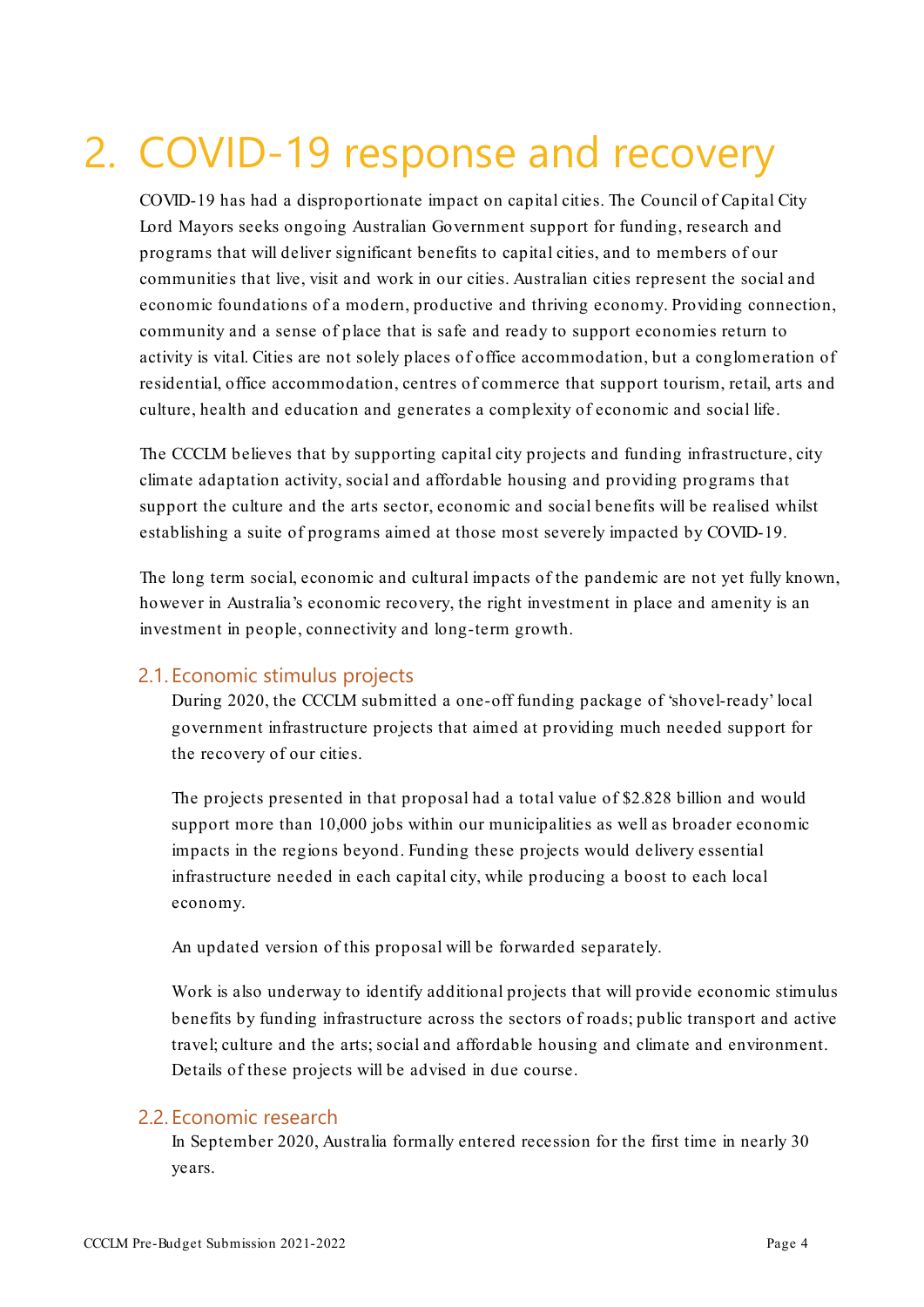It is imperative that policy makers across Australia's capital cities have access to consistent and timely data to understand both the impact of the pandemic and the strategies and policies implemented to manage it. Official economic data is often lagging at city statistical level by several months, meaning that the full impact of strategies can take a long time to be fully understood. While official economic data is important, supplementary data sources that have shorter refresh periods are useful in providing a more immediate understanding of the impact of policy.

CCCLM has initiated its "City Pulse" project, which aims to identify, collate and visualise data for capital cities to inform decision making that supports communities and businesses during the COVID-19 economic response and recovery. The CCCLM has conducted phase 1 of the project, which identified 21 themes and indicators from a variety of freely available and costed sources.

Given the National Cities Framework<sup>[2](#page-6-1)</sup> is currently under review, there would be benefits in incorporating economic data into the framework to provide a benchmark of recovery across the 24 cities currently included in the framework.

This can only be achieved in a timely manner with additional external funding. We would welcome the opportunity of partnering with the Australian Government to deliver this initiative, which could be effectively rolled-out to other larger Australian cities.

#### <span id="page-6-0"></span>2.3. Recommendations

- 1. Re-assess the CCCLM Economic Stimulus proposal provided in August 2020.
- <span id="page-6-1"></span>2. Consider partnership with the CCCLM to build economic data into the National Cities Framework to benchmark capital city recovery.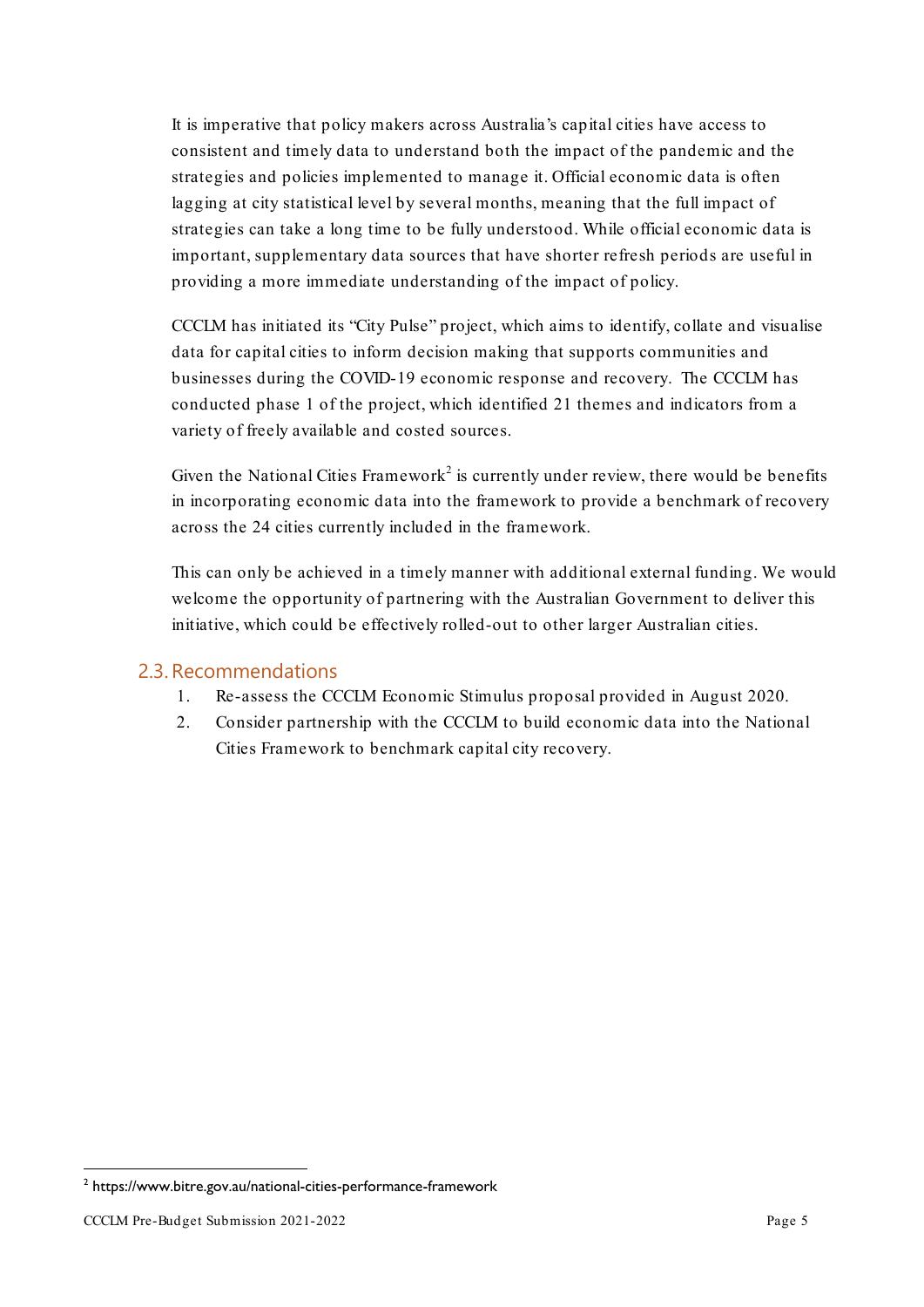# <span id="page-7-0"></span>3. Climate Action

Australian cities have been at the forefront of climate action for many years, city councils have implemented innovative policies and programs that have generated successful emission reduction outcomes.

Capital cities also work on managing the impact of increasing extreme events and temperatures on the safety of our cities and the health of our residents.

We are calling on the Australian Government to collaborate with city councils to achieve a climate safe future.

The global average temperature increases that we live with today must be limited. The Intergovernmental Panel on Climate Change (IPCC) advises that if this average goes above 1.5 degrees Celsius from pre-industrial levels, we will see major and potentially irreversible disruption to our climate and many natural support systems. The IPCC concludes that global emissions must be reduced by 45% in the next 10 years and to net zero emissions well before 2050.

No level of government can do this alone. However, all levels of government working together alongside industry and community partners will provide necessary environmental outcomes to achieve necessary emissions targets.

Capital city councils stand ready to act as a major partner in responding to the climate challenge, and to build on the role and experience of Australian cities to educate, empower, innovate and demonstrate effective action on climate.

Local governments are well placed to work with their communities and businesses to tackle climate change and provide innovative and sustainable solutions. Cities can facilitate practical approaches for a low carbon future with a just and equitable transition for all.

#### <span id="page-7-1"></span>3.1. Recommendations

The CCCLM would welcome Australian Government focus on the following opportunities to deliver climate outcomes:

- 1. Encourage uptake of renewable electricity, energy efficiency and energy demand and storage through innovative and new distribution and storage technology.
- 2. Explore opportunities for development of renewable electricity generation in growth areas, with potential funding of innovative solutions for renewable energy use and renewals of precincts and old stock.
- 3. Create integration of localised, distributed renewable electricity generation close to demand, to reduce long distance transmission and distribution and provide potential cost savings for consumers, for example virtual power stations, utility scale energy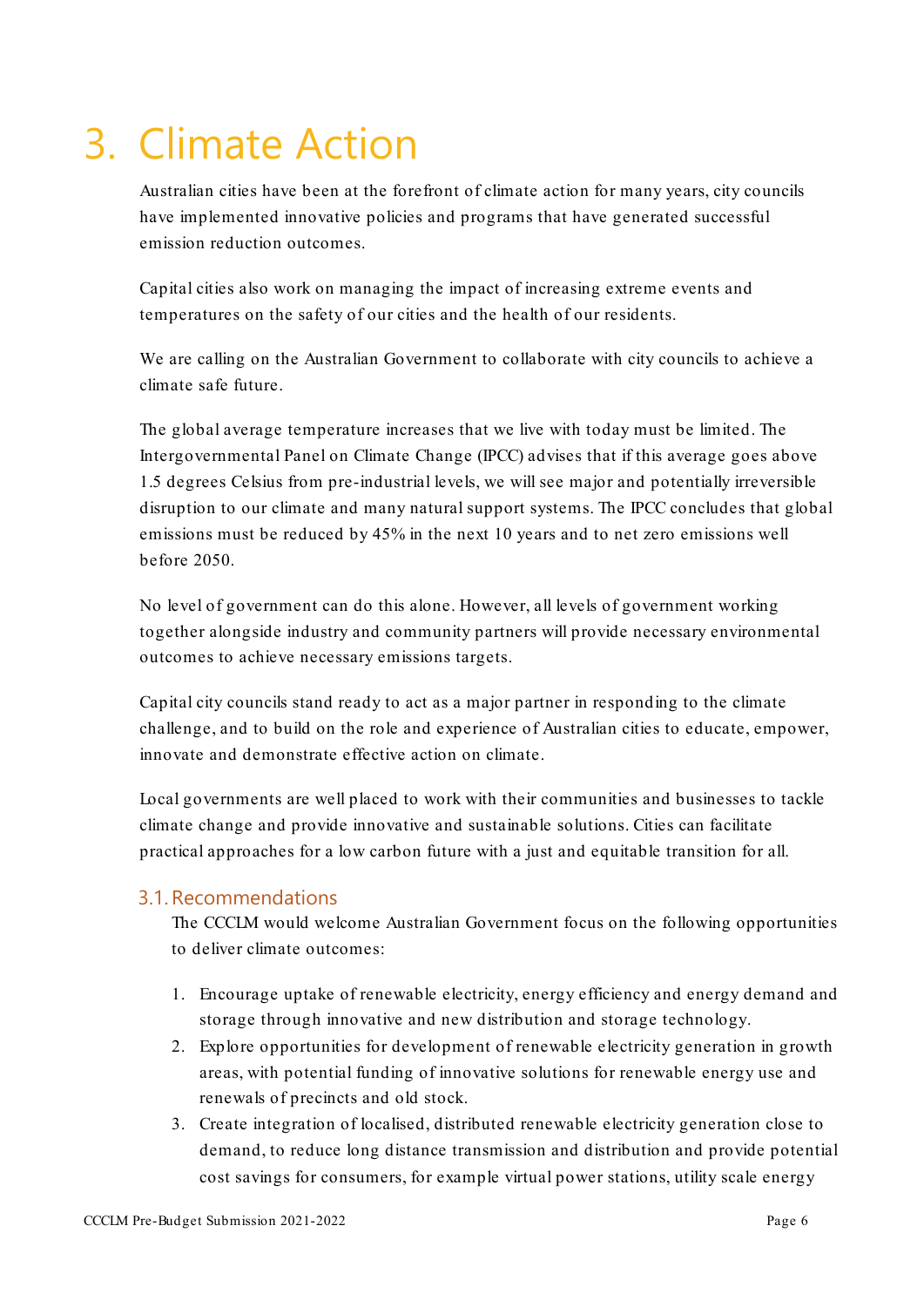storage and smart grids. To achieve outcomes, Australian Government leadership is required to:

- Create a program that explores opportunities for development of renewable electricity generation in growth areas; and
- Investigate potential to fund innovative solutions for renewable energy use and renewals of precincts and old stock.
- 4. Expedite the National Construction Code and associated consultation, to shift from low to zero carbon buildings, delivering direct energy and emission reduction dividends.
- 5. Facilitate opportunities that reduce emissions in cities, including electrification of transport and incentives for take up of active travel. For example, tax incentives could be applied leading to increased participation in active travel and take up of electric vehicles.
- 6. Create a program that provides incentives for the delivery of fully electric public transport systems and electric vehicle charging infrastructure.
- 7. Financial support to address the issues of waste collection, treatment, disposing and recycling.
- 8. Integrate a city resilience approach across Government by:
	- Develop a cities-based national vulnerability profile to guide policy and practice;
	- Build redundancy into Australian cities transport, communications and energy systems;
	- Develop resilience criteria in in Australian Government infrastructure funding.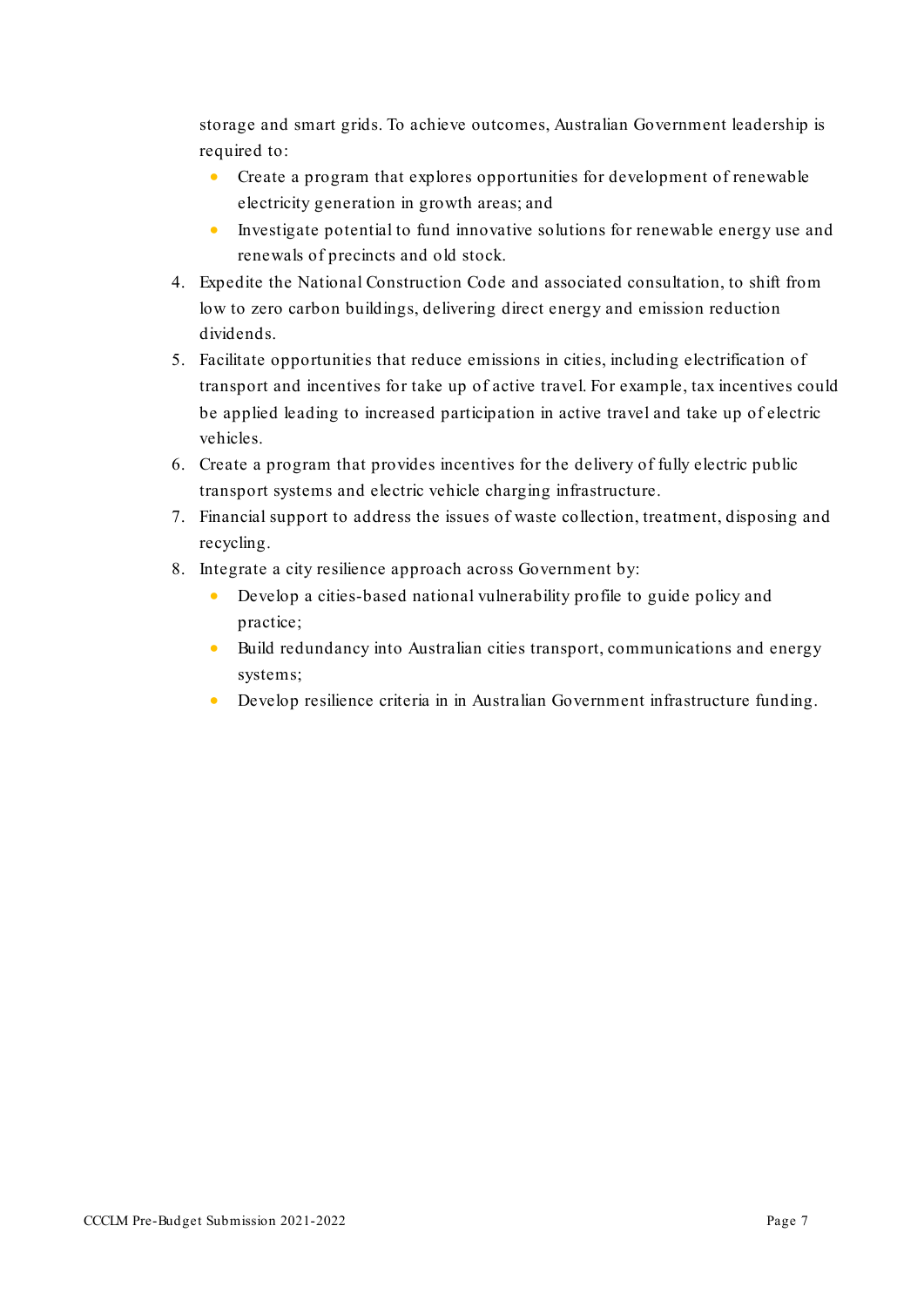## <span id="page-9-0"></span>4. Culture and the Arts

The creative sector is vital to Australia's future and is one of the most rapidly growing industries in the country in terms of income generation, job creation and export earnings. Creative industries are defined as "those industries which have their origin in individual creativity, skill and talent, and that have a potential for wealth and job creation through the generation and exploitation of intellectual property"<sup>[3](#page-9-2)</sup>.

The Bureau of Communications and Art Research reported<sup>[4](#page-9-3)</sup> that:

- In 2016, the total cultural and creative workforce (including embedded creatives working in non-creative industries) was 868,098 people, or 8.1% of the total Australian workforce. Within that, the cultural and creative industries employed 645,303 people, or 6% of the total workforce.
- In 2020 the cultural and creative economy, including activity in the wide range of cultural and creative industries as well as cultural and creative activity performed in other industries, was worth \$115.18 billion to the Australian economy in 2016–17 (6.43% of GDP).

Local government provides 39% of the nation's arts and cultural funding (2018 study undertaken by Economists at Large) and employs creatives to design cities, manage cultural venues, deliver services, programs and funding directly to improve wellbeing, access and inclusion for all.

Despite considerable evidence that supports this sector's value, along with the significant impact of COVID-19, the cultural and creative industries was one of the last sectors to receive government support. This pandemic has not only left the sector struggling to survive but laid bare the vulnerability of "gig" based contract workers and the critical lack of awareness of its tangible economic value. The cultural and creative industries need support to better define and advance its interests, and more clearly articulate its contribution to economy and society.

#### <span id="page-9-1"></span>4.1. Recommendations

The CCCLM would welcome Australian Government support to:

1. Create a national policy and strategy that identifies and provides the best mechanism to ensure cooperation and delivery of policy between layers of government and improve the sustainability of the whole of ecosystem of the cultural and creative industries. The national strategy should:

<span id="page-9-3"></span><span id="page-9-2"></span><sup>&</sup>lt;sup>3</sup> UK Department of Culture, Media and Sport, 2001<br><sup>4</sup> [https://www.communications.gov.au/publications/cultural-and-creative-activity-australia-2008-09-2017-18-visual](https://www.communications.gov.au/publications/cultural-and-creative-activity-australia-2008-09-2017-18-visual-summary)**[summary](https://www.communications.gov.au/publications/cultural-and-creative-activity-australia-2008-09-2017-18-visual-summary)**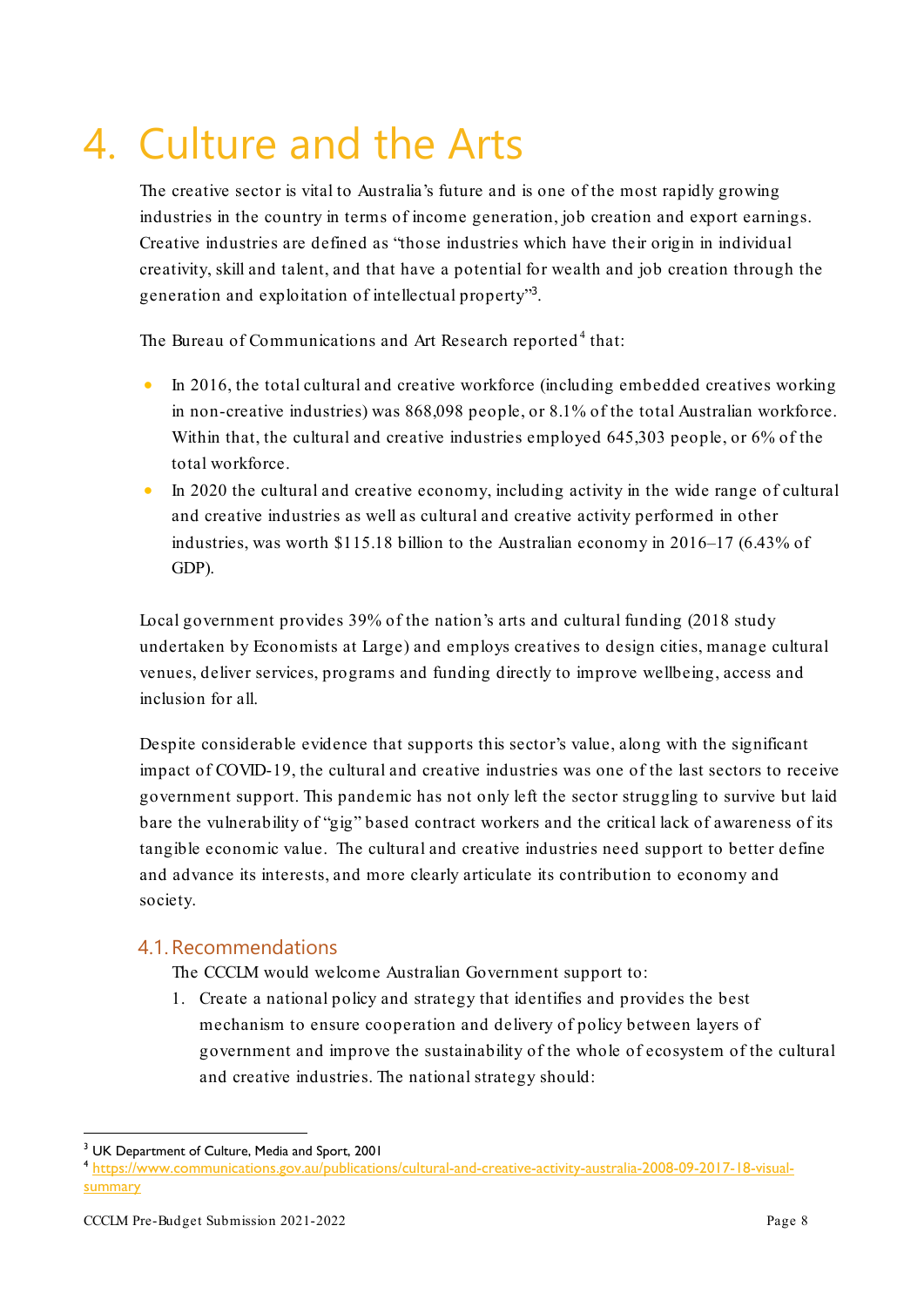- Provide a comprehensive independent review of the creative and cultural industries; and
- Incentivise states and territories to invest in cultural production, studio, workshop and making spaces to retain core creatives, small to medium sector and creative manufacturing within capital cities.
- 2. Invest in early illness intervention and prevention in the form of creative programs integrated into health and wellbeing policy and funding programs, the sector provides a powerful positive and consistently effective impact on personal and community resilience, wellbeing, mental health therapy and treatment.
- 3. Prioritise and incentivise organisations that demonstrate inclusion and diversity in arts and culture funding and investment programs by supporting the creation of an Equality Action Plan for funded organisations. [5](#page-10-0)
- 4. Continued Federal leadership to ensure the important and ongoing measurement of creative industry economic output that builds upon the work conducted by the ABS and Meeting of Cultural Ministers Statistics Working Group in improving data capture and research opportunities, and more accurately quantify the economic and social value of the creative industries.
- 5. Consider directing resources to pilot experimental or emerging methods of capturing and expressing economic and social value of the sector. For example, establishing a contemporary survey for wellbeing measurement that would include data capture about the role and impact of arts, culture and creativity in respondents' lives, and mapping the supply chain linking core creatives through the cultural and creative industries.
- 6. Improve pathways from tertiary education into the creative sector, such as, the introduction of entrepreneurship and business foundation courses and community arts and cultural development within vocational training organisations. This should also include the provision of industry tailored business services for the cultural and creative sector to help bridge the capability via appropriate educational and peak body institutions.
- 7. Funding educational institutions and/or peak industry bodies to provide or facilitate business services and training would provide the sector affordable access to specialist knowledge that would assist cultural and creative industries to address their business knowledge deficits.

<span id="page-10-0"></span><sup>5</sup> [https://www.artscouncil.org.uk/sites/default/files/download-file/Equality%20Action%20Guide%20-](https://www.artscouncil.org.uk/sites/default/files/download-file/Equality%20Action%20Guide%20-%20Putting%20equality%20and%20diversity%20into%20action.pdf)

[<sup>%20</sup>Putting%20equality%20and%20diversity%20into%20action.pdf](https://www.artscouncil.org.uk/sites/default/files/download-file/Equality%20Action%20Guide%20-%20Putting%20equality%20and%20diversity%20into%20action.pdf)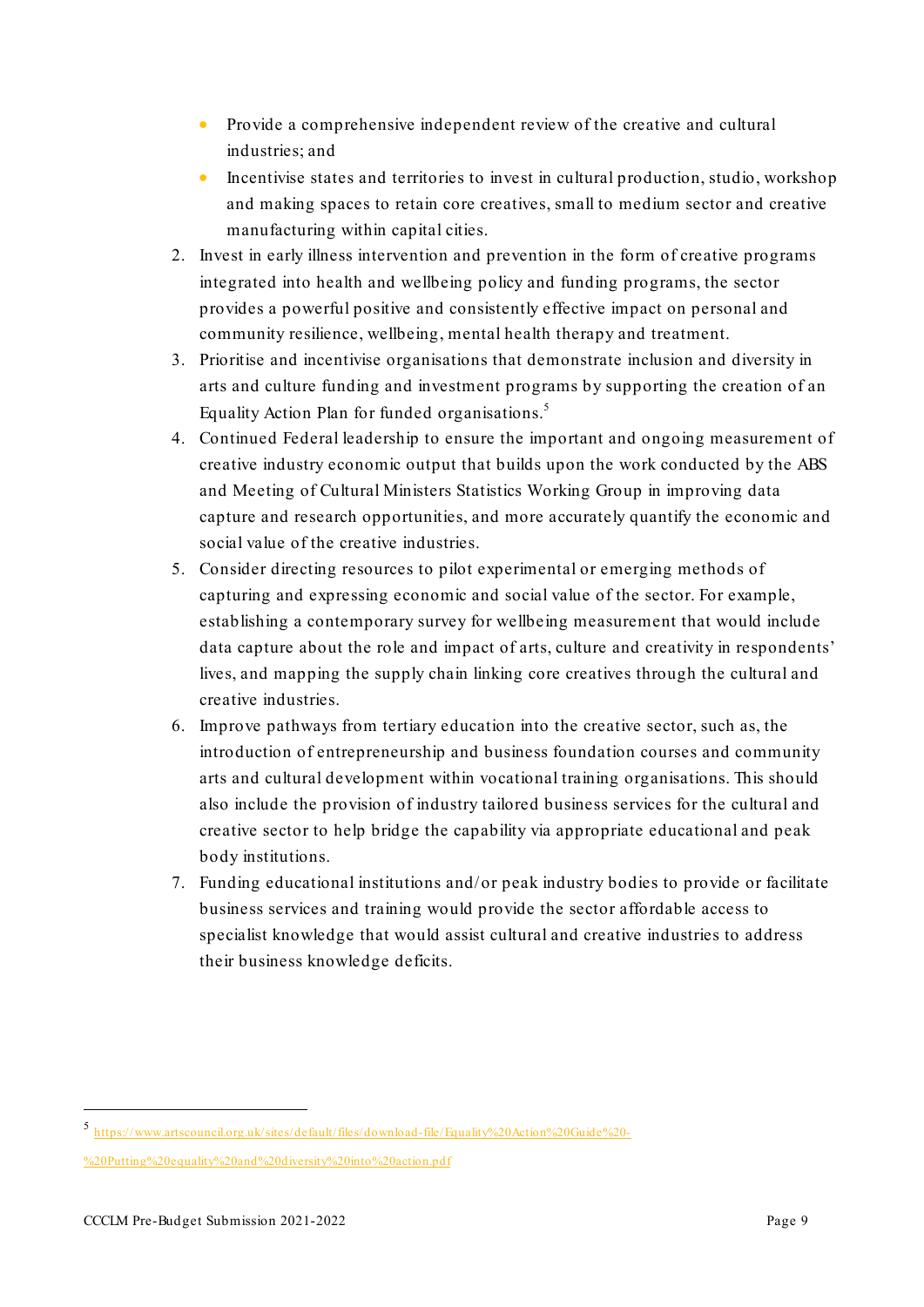### <span id="page-11-0"></span>5. Housing and homelessness

The CCCLM has previously advocated for increased investment in social and affordable housing, via its [2019-20 Pre-Budget submission](https://www.lordmayors.org/?attachment_id=1480) and response to the House of Representatives [Inquiry into homelessness in Australia.](https://www.lordmayors.org/?p=1487) These submissions identify the evidence that supports the need for increased focus on investment in this sector.

Capital city councils were heartened by the response by Australian and State governments to rough sleepers during the peak of COVID-19. People rough sleeping were provided accommodation in our cities and housing stress was alleviated by the provision of the increased JobKeeper and JobSeeker rates. As these programs end, cities are now experiencing the return of people experiencing homelessness to the streets of the cities in the same or increasing numbers as pre-pandemic.

Recent analysis shows that almost two-thirds of people experiencing homelessness now take shelter in inner urban municipalities, either in severely crowded dwellings or sleeping rough on the street.<sup>[6](#page-11-1)</sup> Nearly half (47 per cent) of all people sleeping rough in Australia do so in capital cities. The housing and homelessness crisis is now even more urgent with the devastating impacts of COVID-19. The COVID-19 pandemic has disproportionately impacted the thousands of people experiencing homelessness in our capital cities.

Aboriginal and Torres Strait Islander peoples are more likely than non-Indigenous Australians to experience insecure housing, live in overcrowded dwellings and experience homelessness, including intergenerational homelessness.<sup>[7](#page-11-2)</sup> Aboriginal and Torres Strait Islander peoples continue to be over-represented in both the national homeless population and as users of specialist homelessness services.

The economic and social impacts of COVID-19 have placed an enormous number of Australians at risk of homelessness, now and in the months and years to come.

There are several factors contributing to the unprecedented levels of homelessness including increasing rental costs, income support not keeping up with the growth in rents and a proportionate decrease in investment in social and affordable housing. Homelessness is rising in areas with a shortage of affordable<sup>[8](#page-11-3)</sup> private rental housing. This can be demonstrated by the relationship between the supply of and demand for low-cost housing.

<span id="page-11-1"></span><sup>6</sup> Parkinson, S., Batterham, D., Reynolds, M. and Wood, G. (2019). *The Changing Geography of Homelessness: A Spatial Analysis from 2001 to 2016, AHURI Final Report 313*. Australian Housing and Urban Research Institute Limited: Melbourne.

<span id="page-11-2"></span><sup>7</sup> Flatau, P., et al. (2013) Lifetime and intergenerational experiences of homelessness in Australia, AHURI Final Report No.200. Melbourne: Australian Housing and Urban Research Institute.

<span id="page-11-3"></span><sup>,&</sup>lt;br>e housing is appropriate for the needs of a range of very low to moderate income households and priced so that these households are also able to meet other basic living costs such as food, clothing, transport, medical care and education. As a rule of thumb, housing is usually considered affordable if it costs less than 30% of gross household income. In this context, affordable housing<br>refers to housing that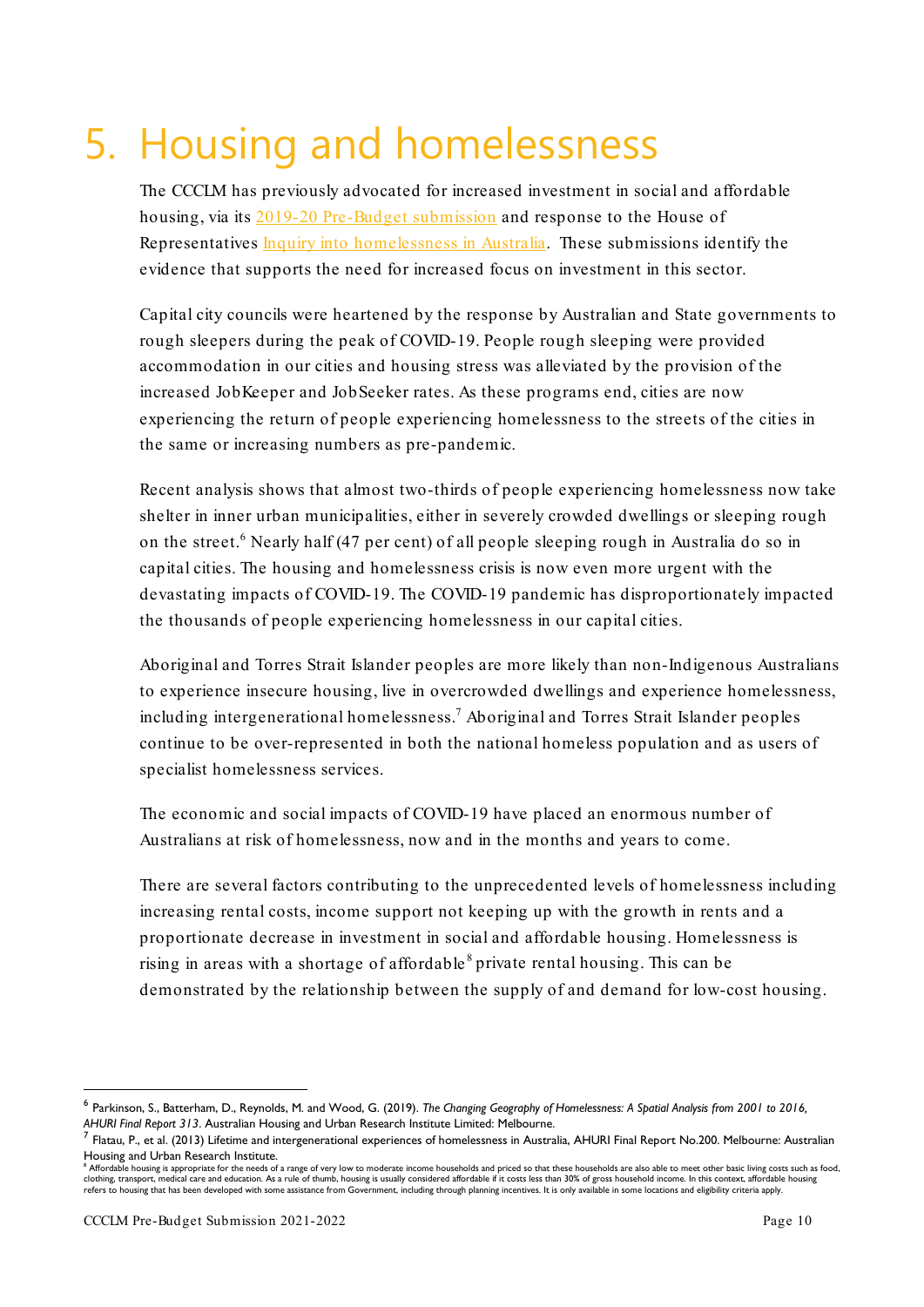The low availability of affordable private housing is increasing the demand for social housing<sup>[9](#page-12-1)</sup>. A range of responses across the private housing market with national investment are needed to address availability of affordable housing for people on the lowest incomes.

As a result of low levels of affordable housing, we are seeing greater proportions of the population renting and these people spending larger parts of their income on housing costs. Coupled with the increased demand for social housing, the vulnerability of the general population to homelessness is growing. All these factors are now compounded by the social and economic impacts of COVID-19.

We need to build on the COVID-19 response and provide permanent, stable housing to break the cycle of homelessness currently facing so many Australians. Addressing the causal and consequential issues of homelessness will require a concerted and coordinated effort by local, state, territory, and Australian Governments.

Every person should have the chance to live a dignified life in a community that supports them to do so. To make this a reality we need leadership from the Australian Government to make preventing and responding to homelessness a priority.

#### <span id="page-12-0"></span>5.1. Recommendations

- 1. A National Housing and Homelessness Strategy that recognises social and affordable housing in inner cities as critical infrastructure and allocates funding and investment in social and affordable housing based on effective data driven approaches such as 'Housing First' Key priorities within a National Housing and Homeless Strategy should include:
	- Increases in targeted housing and support to prevent homelessness, for example by enabling planned exits from institutions to stable housing.
	- Support for preventative programs that address the drivers of homelessness, including family violence, mental health, drug, and alcohol use.
	- Incorporation of culturally appropriate housing and early intervention services that recognises issues that disproportionately affect Aboriginal and Torres Strait Islander people.
	- The provision of greater assistance for crisis accommodation that includes support for people to transition to sustainable long-term housing.
	- Coordination of roles and responsibilities of Federal, State and local governments, private industry and non-government organisations to review and inform the housing market, and other structural contributors to homelessness and housing stress, and allocate funding incentives to stimulate provision of improved social and affordable housing outcomes in capital cities.

<span id="page-12-1"></span><sup>&</sup>lt;sup>9</sup> Social housing is subsidised rental housing provided by not-for-profit, non-government or government organisations to assist people who are unable to access suitable accommodation through the private market.